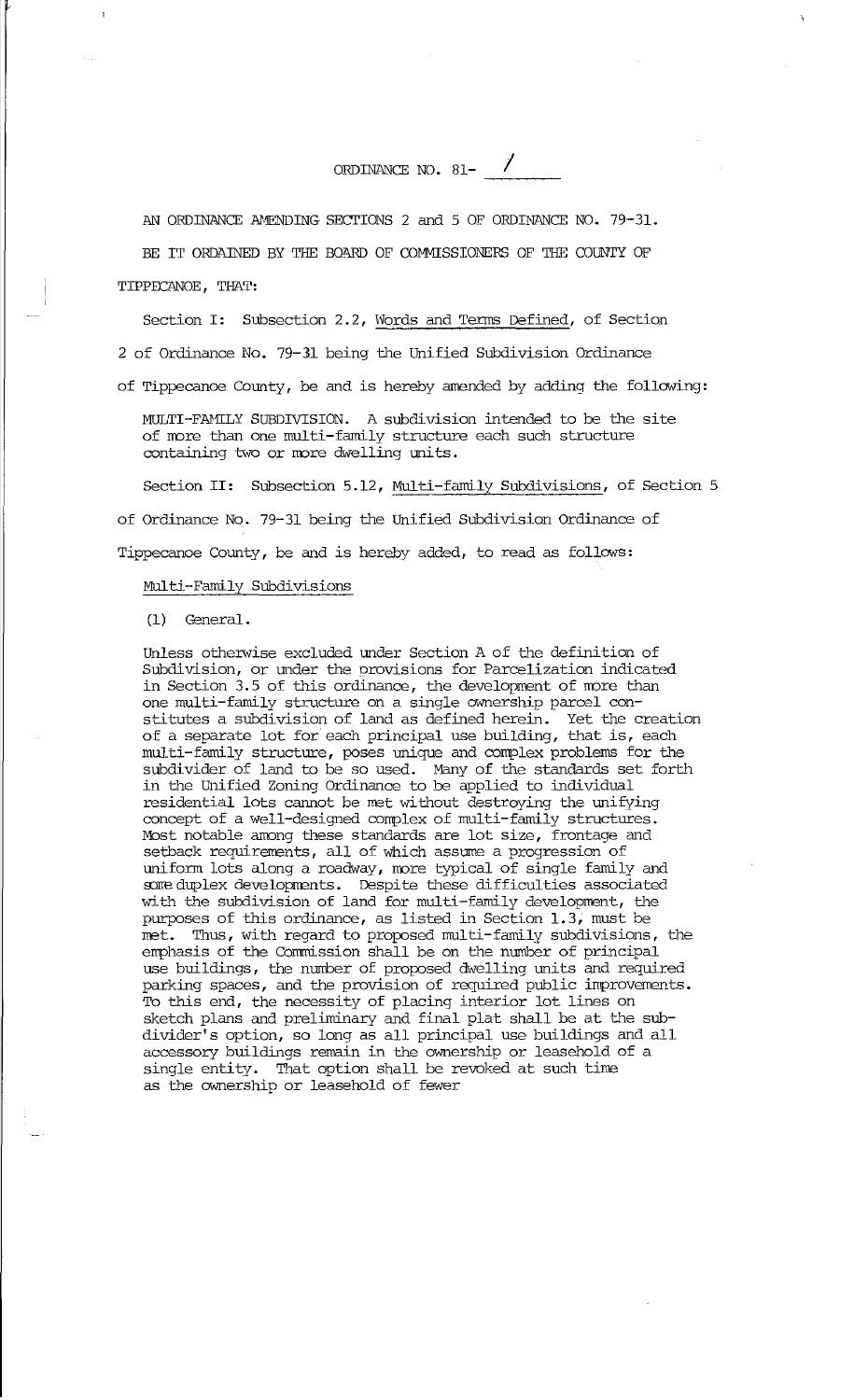than all such buildings is to be transferred to another entity. Such transfer shall necessitate a rcsubdivision of the affected property, complete with appropriate lot lines.

*2.* 

- (2) Procedural Requirements and Submission Specifications.
	- (a) Multi-family subdivisions must be appropriately zoned for multi-family structures prior to the proposal for a subdivision under this section.
	- (b) The subdivider of land to be used for the development of multi-family structures shall adhere to the procedural requirements and submission specifications for sketch plans and preliminary and final plats as provided in Sections 3 and 6 of this ordinance, except as follows:
		- ( i)  $(iii)$  $(iii)$ the number of principal use buildings, and the number of proposed dwelling units and required parking spaces shall be indicated on sketch plans and preliminary and final plats; the subdivider may opt to omit interior lot lines under the circumstances indicated in Section 5.12(1); and no multi-family subdivision shall be approved unless the area to be subdivided shall have frontage on and access from an existing street on the Official Map, or if there be no Official Map, unless such street is:
			- (A) an existing state, county, or local highway or a street either shown upon a plat approved by the Commission and recorded by the County Recorder, or recorded by the County Recorder prior to<br>February, 1965. Such street February,  $1965.$ or highway must be suitably improved and accepted for public maintenance, or be secured by a performance bond required under this ordinance. Wherever the area to be subdivided is to utilize existing road frontage, the half of the road fronting the subdivision shall be suitably improved as provided in Section 5.12(3) (a) (i) or Section 5.12(3) (a) (ii) as follows; or (13) a street platted as a part of the multi-family subdivision.

(c) should the subdivider exercise the option of omitting interior Jot lines, the standards of the Unified Zoning Ordinance shall be applied to the entire tract. That is, the entire tract will be treated as one lot, subiect to all restrictions and requirements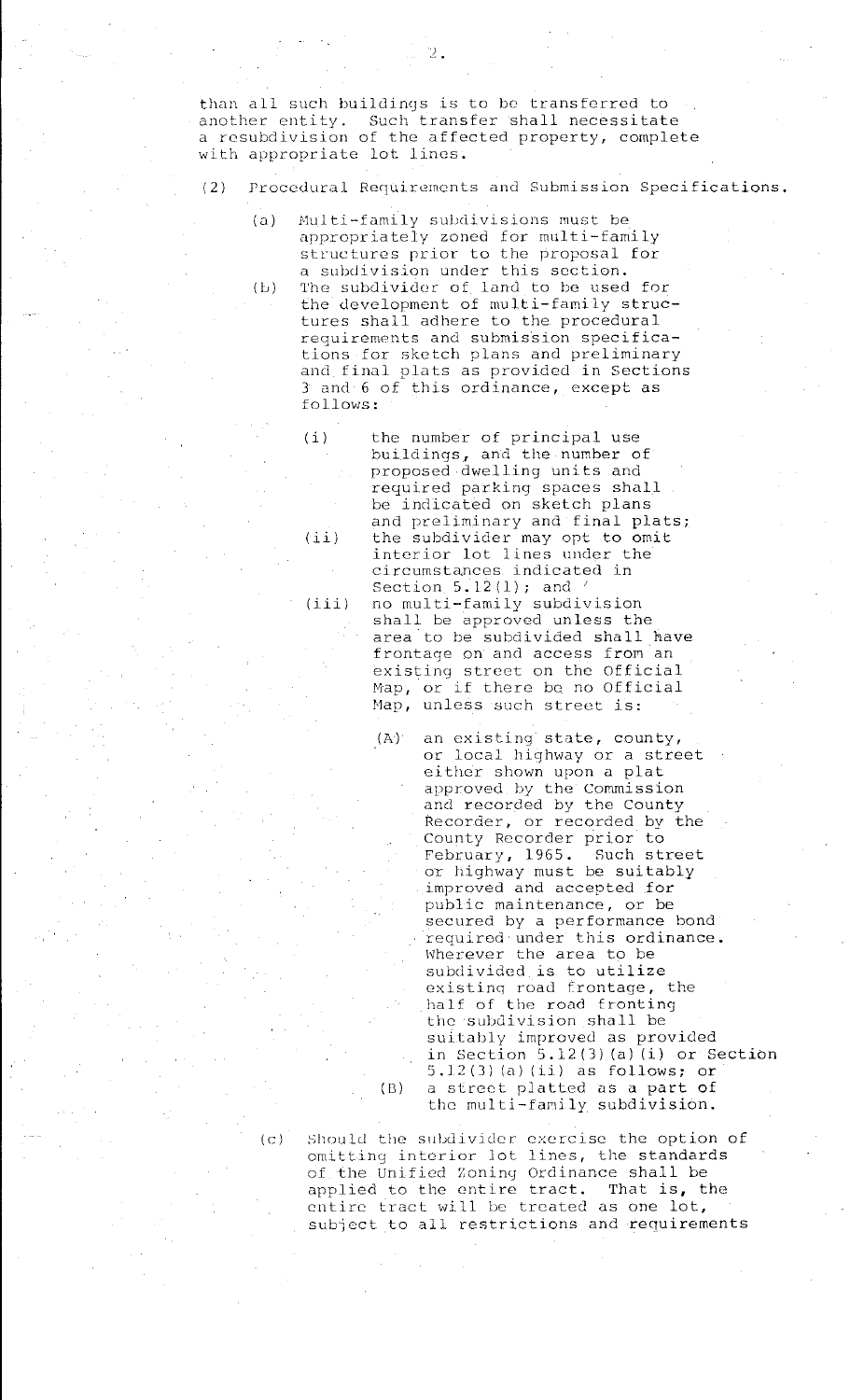of the Unified Zoning Ordinance pertaining to multi-familv dwellings on a single lot. In effect, this will permit the placement of more than one principal use building on a single lot. Should there be a necessity tu resubdivide, as would occur in the event of a transfer of ownership or leasehold of fewer than all principal use and accessory buildings, the standards of the Unified Zoning Ordinance for multi-family dwellings shall be applied to each and every separate lot so created through the rcsubdivision process; variances may be sought from the appropriate Board of Zoning Appeals.

( 3) Requirements for Improvements.

- (a) The subdivider of land to be so used for the development of multi-family structures shall be subject to the requirements of Section 5 of this ordinance, except as follows:
	- (i) Widening and Realignment of Existing and Proposed Arterials.

Where a multi-family subdivision **borders an existing narrow arterial**  or when the Comprehensive Plan, Thoroughfare Plan, or zoning setback regulations indicate plans for realignment or widening an adjacent arterial that would, require use of some land in the subdivision, the subdivider shall be required to dedicate such areas for widening or realignment Of such arterials. Where any portion of a multi-family subdivision abuts any such arterial, that arterial shall be improved only to one-half (1/2) of the full width of a collector facility as required by this ordinance. If the site is transected by an existing arterial which the Comprehenardorian necessary. or zoning setback requlations indicate plans for realignment or widening, the subdivider shall be required to dedicate right-ofway for such arterial. Where any portion of a multi-family subdivision abuts any such arterial, that arterial shall be improved to the full width of a collector facility as required by this ordinance. Where an arterial proposed in the Comprehensive Plan or Thoroughfare Plan borders or transects a proposed subdivision, the necessary right-of-way shall be reserved as provided for in Section 5.9 of this ordinance.